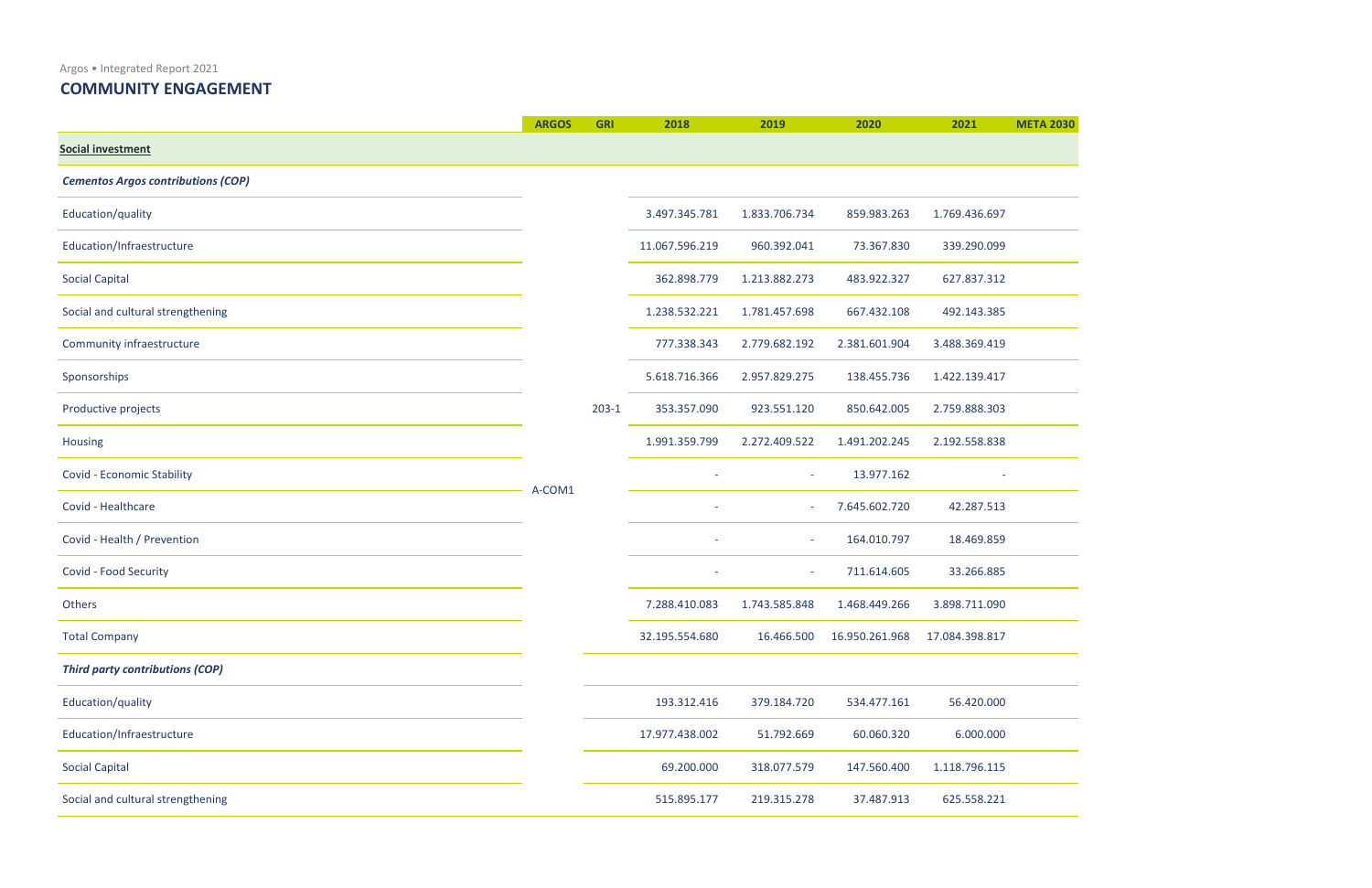$\overline{\phantom{0}}$ 

|                                   | <b>ARGOS</b> | <b>GRI</b><br>2018 | 2019                                                 | 2020                     | 2021          |
|-----------------------------------|--------------|--------------------|------------------------------------------------------|--------------------------|---------------|
| Community infraestructure         |              | 510.617.652        | 1.193.135.657                                        | 636.300.731              | 1.648.926.304 |
| Sponsorships                      |              |                    | 16.754.231<br>$\sim$                                 | $\overline{\phantom{a}}$ | 5.129.972     |
| Productive projects               |              | 405.100.000        | 988.404.406                                          | 168.453.784              | 1.859.992.455 |
| Housing                           |              | 538.257.326        | 763.950.901                                          | 111.108.333              | 1.355.604.773 |
| Covid - Economic Stability        |              |                    | $\overline{\phantom{a}}$<br>$\overline{\phantom{a}}$ | $\overline{\phantom{a}}$ |               |
| Covid - Healthcare                |              |                    | $\sim$                                               | 2.000.000                |               |
| Covid - Health / Prevention       |              |                    | $\overline{\phantom{a}}$<br>$\sim$                   | 22.399.644               | 19.160.000    |
| Covid - Food Security             |              |                    | $\overline{\phantom{a}}$<br>$\sim$                   | 134.423.586              | 374.724       |
| Others                            |              | 2.000.000          | $\sim$                                               | 4.000.000                | 1.892.354.809 |
| <b>Total Company</b>              |              | 20.211.820.572     | 3.930.615                                            | 1.228.725.206            | 7.768.509.139 |
| <b>Number of projects</b>         |              |                    |                                                      |                          |               |
| Education/quality                 | A-COM1       | 42                 | 44                                                   | 34                       | 36            |
| Education/Infraestructure         |              | 62                 | 88                                                   | 7                        | 15            |
| <b>Social Capital</b>             |              | 52                 | 25                                                   | 21                       | 27            |
| Social and cultural strengthening |              | 69                 | 54                                                   | 26                       | 73            |
| Community infraestructure         |              | 24                 | 15                                                   | 67                       | 113           |
| Sponsorships                      |              | 74                 | 100                                                  | 20                       | 55            |
| Productive projects               |              | 10                 | 19                                                   | 17                       | 39            |
| Housing                           |              | 22                 | 25                                                   | 37                       | 44            |
| Covid - Economic Stability        |              |                    | $\overline{\phantom{a}}$<br>$\overline{\phantom{a}}$ | $\overline{2}$           |               |
| Covid - Healthcare                |              |                    |                                                      | 11                       | 4             |
| Covid - Health / Prevention       |              |                    |                                                      | 30                       | 8             |
| Covid - Food Security             |              |                    | $\sim$<br>$\overline{\phantom{a}}$                   | 36                       | 8             |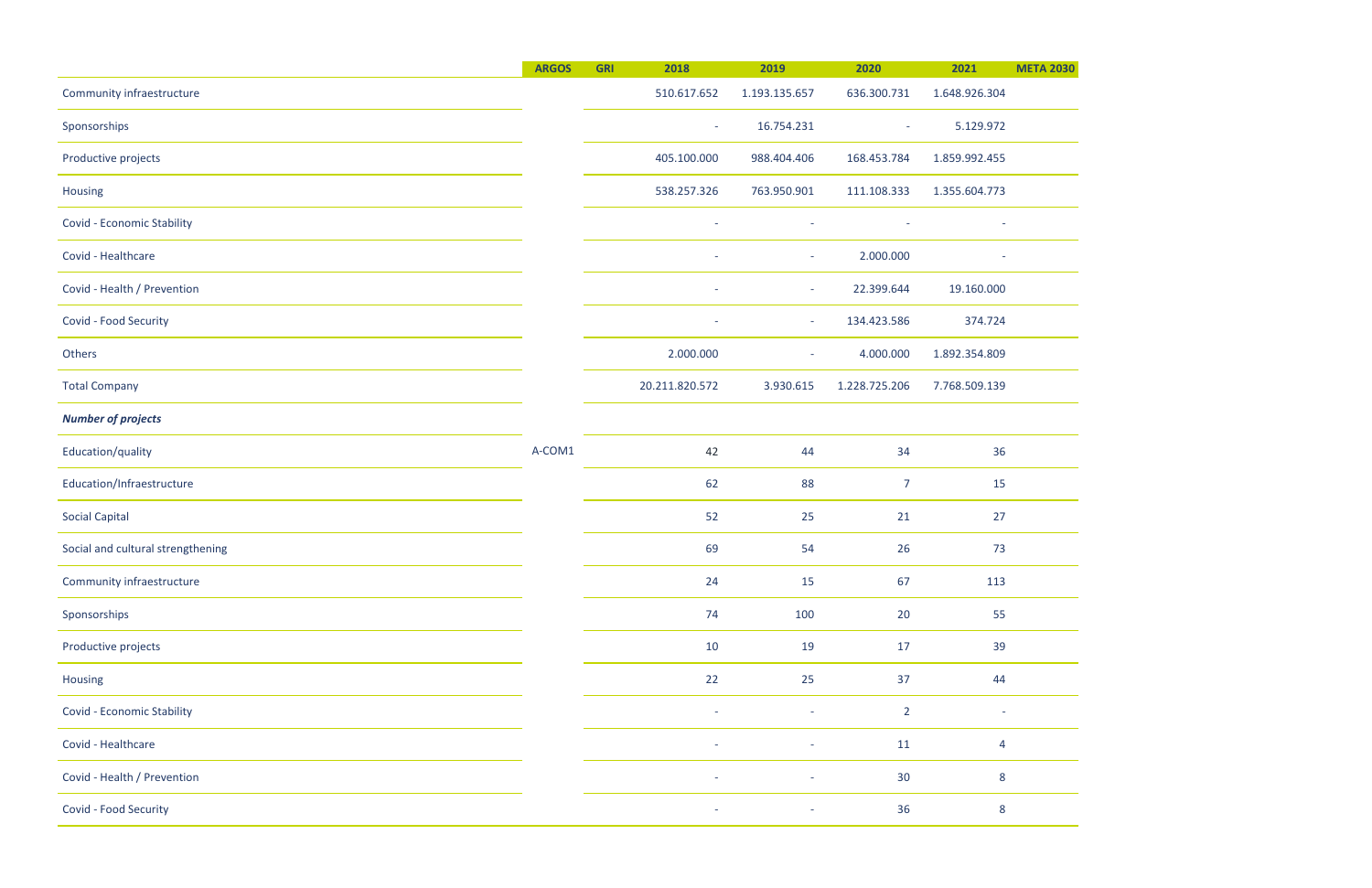<u> 1989 - Johann Barnett, fransk politik (</u>

|                                                                                 | <b>ARGOS</b> | <b>GRI</b> | 2018                     | 2019                     | 2020                     | 2021           |
|---------------------------------------------------------------------------------|--------------|------------|--------------------------|--------------------------|--------------------------|----------------|
| Others                                                                          |              |            | 13                       | 10                       | 8                        | 70             |
| <b>Total Company</b>                                                            |              |            | 368                      | 380                      | 316                      | 492            |
| <b>Number of alliances</b>                                                      |              |            |                          |                          |                          |                |
| Education/quality                                                               |              |            | 6                        | 101                      | 55                       | 10             |
| Education/Infraestructure                                                       |              |            | 14                       | 8                        | 6                        | 8              |
| <b>Social Capital</b>                                                           |              |            | 5                        | 40                       | 32                       | 15             |
| Social and cultural strengthening                                               |              |            | 12                       | 22                       | 9                        | 21             |
| Community infraestructure                                                       |              |            | 43                       | 46                       | 54                       | 62             |
| Sponsorships                                                                    |              |            | 3                        | 16                       | 16                       | 7              |
| Productive projects                                                             |              |            | 19                       | 13                       | 29                       | 16             |
| Housing                                                                         |              |            | 18                       | 50                       | 13                       | 19             |
| Covid - Economic Stability                                                      | A-COM1       |            | $\overline{\phantom{a}}$ | $\overline{\phantom{a}}$ | $\overline{\phantom{a}}$ | ÷,             |
| Covid - Healthcare                                                              |              |            | $\overline{\phantom{a}}$ | $\overline{\phantom{a}}$ | 11                       | 3              |
| Covid - Health / Prevention                                                     |              |            |                          |                          | 6                        | $\overline{2}$ |
| Covid - Food Security                                                           |              |            |                          |                          | 21                       | 1              |
| Others                                                                          |              |            | $\overline{2}$           | $\sim$                   | 13                       | 16             |
| <b>Total Company</b>                                                            |              |            | 122                      | 296                      | 265                      | 180            |
| <b>Regional investments (COP)</b>                                               |              |            |                          |                          |                          |                |
| Colombia                                                                        |              |            | 24.159.565.401           | 11.609.595.226           | 12.910.481.265           | 13.135.002.714 |
| Central America and the Caribbean                                               |              |            | 7.492.834.733            | 4.210.771.921            | 3.772.368.568            | 3.590.699.049  |
| <b>USA</b>                                                                      |              |            | 543.154.547              | 646.132.838              | 267.412.136              | 358.697.055    |
| <b>Type of contributions (COP)</b>                                              |              |            |                          |                          |                          |                |
| Cash contributions                                                              |              |            | 31.221.883.450           | 12.396.210.140           | 11.653.974.288           | 12.229.098.859 |
| In-kind giving: product or services donations, projects/partnerships or similar |              |            | 974.352.187              | 4.070.289.846            | 5.296.293.256            | 4.855.333.889  |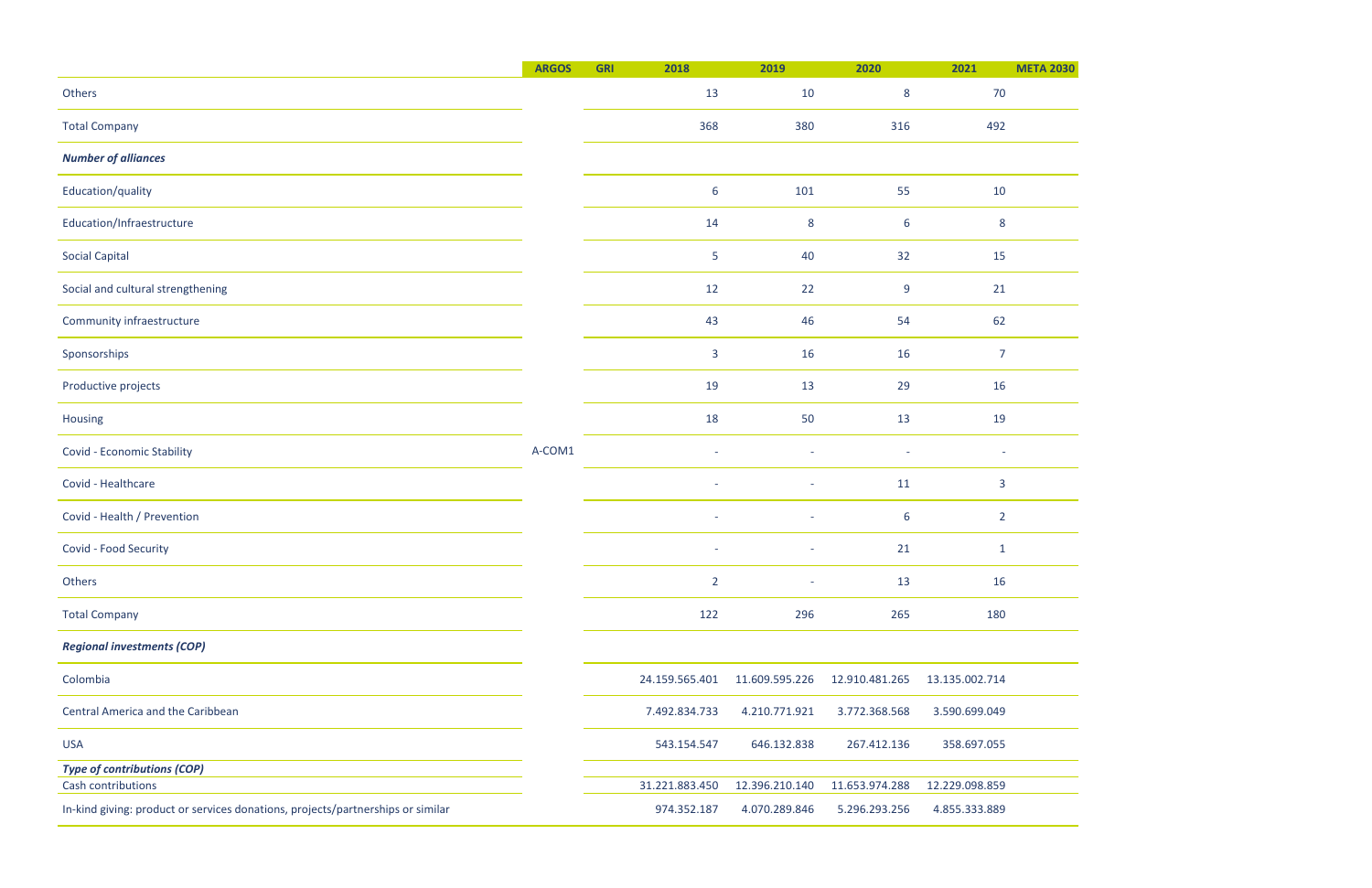|                                                          | <b>ARGOS</b> | <b>GRI</b> | 2018           | 2019           | 2020          | 2021           | <b>META 2030</b> |        |         |         |  |  |  |  |  |  |  |  |  |  |  |  |  |        |        |        |        |  |       |       |       |       |  |
|----------------------------------------------------------|--------------|------------|----------------|----------------|---------------|----------------|------------------|--------|---------|---------|--|--|--|--|--|--|--|--|--|--|--|--|--|--------|--------|--------|--------|--|-------|-------|-------|-------|--|
| <b>Type of philantropic activities</b>                   |              |            |                |                |               |                |                  |        |         |         |  |  |  |  |  |  |  |  |  |  |  |  |  |        |        |        |        |  |       |       |       |       |  |
| Charitable donations (COP)                               |              |            | 2.812.976.991  | 4.355.459.791  | 9.117.333.138 | 2.377.968.526  |                  |        |         |         |  |  |  |  |  |  |  |  |  |  |  |  |  |        |        |        |        |  |       |       |       |       |  |
| Community investments (COP)                              |              |            | 27.074.993.854 | 10.288.519.364 | 6.681.781.921 | 13.425.787.592 |                  |        |         |         |  |  |  |  |  |  |  |  |  |  |  |  |  |        |        |        |        |  |       |       |       |       |  |
| Commercial initiatives (COP)                             | A-COM3       |            | 2.307.583.835  | 1.822.520.831  | 1.151.152.190 | 1.280.675.479  |                  |        |         |         |  |  |  |  |  |  |  |  |  |  |  |  |  |        |        |        |        |  |       |       |       |       |  |
| Charitable donations (%)                                 |              |            | 16%            | 25%            | 53%           | 14%            |                  |        |         |         |  |  |  |  |  |  |  |  |  |  |  |  |  |        |        |        |        |  |       |       |       |       |  |
| Community investments (%)                                |              |            | 158%           | 60%            | 39%           | 79%            |                  |        |         |         |  |  |  |  |  |  |  |  |  |  |  |  |  |        |        |        |        |  |       |       |       |       |  |
| Commercial initiatives (%)                               |              |            | 14%            | 11%            | 7%            | 7%             |                  |        |         |         |  |  |  |  |  |  |  |  |  |  |  |  |  |        |        |        |        |  |       |       |       |       |  |
| <b>Resources leveraged</b>                               |              |            |                |                |               |                |                  |        |         |         |  |  |  |  |  |  |  |  |  |  |  |  |  |        |        |        |        |  |       |       |       |       |  |
| Percentage of resources leveraged (%)                    | A-GO1        |            | <b>NA</b>      | <b>NA</b>      | <b>NA</b>     | 23%            | 30%              |        |         |         |  |  |  |  |  |  |  |  |  |  |  |  |  |        |        |        |        |  |       |       |       |       |  |
| People benefited by social investments and contributions |              |            |                |                |               |                |                  |        |         |         |  |  |  |  |  |  |  |  |  |  |  |  |  |        |        |        |        |  |       |       |       |       |  |
| Education/quality                                        |              |            | 12.272         | 14.756         | 58.034        | 50.269         |                  |        |         |         |  |  |  |  |  |  |  |  |  |  |  |  |  |        |        |        |        |  |       |       |       |       |  |
| Education/Infraestructure                                |              |            |                | 9.737          | 2.732         | 2.558          | 5.380            |        |         |         |  |  |  |  |  |  |  |  |  |  |  |  |  |        |        |        |        |  |       |       |       |       |  |
| <b>Social Capital</b>                                    |              |            |                |                |               |                |                  |        |         |         |  |  |  |  |  |  |  |  |  |  |  |  |  |        |        |        |        |  | 9.025 | 5.190 | 2.514 | 5.132 |  |
| Social and cultural strengthening                        |              |            |                |                |               |                |                  |        |         |         |  |  |  |  |  |  |  |  |  |  |  |  |  | 22.411 | 16.384 | 41.262 | 14.103 |  |       |       |       |       |  |
| Community infraestructure                                |              |            |                |                |               |                | 239.958          | 72.213 | 248.670 | 163.526 |  |  |  |  |  |  |  |  |  |  |  |  |  |        |        |        |        |  |       |       |       |       |  |
| Sponsorships                                             |              |            | 85.031         | 63.796         | 8.579         | 5.800          |                  |        |         |         |  |  |  |  |  |  |  |  |  |  |  |  |  |        |        |        |        |  |       |       |       |       |  |
| Productive projects                                      | $A-GO2$      | $203-1$    | 1.802          | 1.508          | 931           | 6.461          |                  |        |         |         |  |  |  |  |  |  |  |  |  |  |  |  |  |        |        |        |        |  |       |       |       |       |  |
| Housing                                                  |              |            | 90.674         | 304.707        | 57.194        | 23.408         |                  |        |         |         |  |  |  |  |  |  |  |  |  |  |  |  |  |        |        |        |        |  |       |       |       |       |  |
| Covid - Economic Stability                               |              |            |                | $\sim$         | 78            |                |                  |        |         |         |  |  |  |  |  |  |  |  |  |  |  |  |  |        |        |        |        |  |       |       |       |       |  |
| Covid - Healthcare                                       |              |            | $\sim$         | $\sim$         | 42.871        | 1.338          |                  |        |         |         |  |  |  |  |  |  |  |  |  |  |  |  |  |        |        |        |        |  |       |       |       |       |  |
| Covid - Health / Prevention                              |              |            | $\sim$         | $\sim$         | 79.700        | 5.708          |                  |        |         |         |  |  |  |  |  |  |  |  |  |  |  |  |  |        |        |        |        |  |       |       |       |       |  |
| Covid - Food Security                                    |              |            | $\sim$         | $\sim$         | 143.869       | 239            |                  |        |         |         |  |  |  |  |  |  |  |  |  |  |  |  |  |        |        |        |        |  |       |       |       |       |  |
| Others                                                   |              |            | 15.868         | 16.551         | 33.494        | 87.007         |                  |        |         |         |  |  |  |  |  |  |  |  |  |  |  |  |  |        |        |        |        |  |       |       |       |       |  |
| <b>Total Company</b>                                     |              |            | 486.778        | 497.837        | 719.754       | 368.371        | 630.000          |        |         |         |  |  |  |  |  |  |  |  |  |  |  |  |  |        |        |        |        |  |       |       |       |       |  |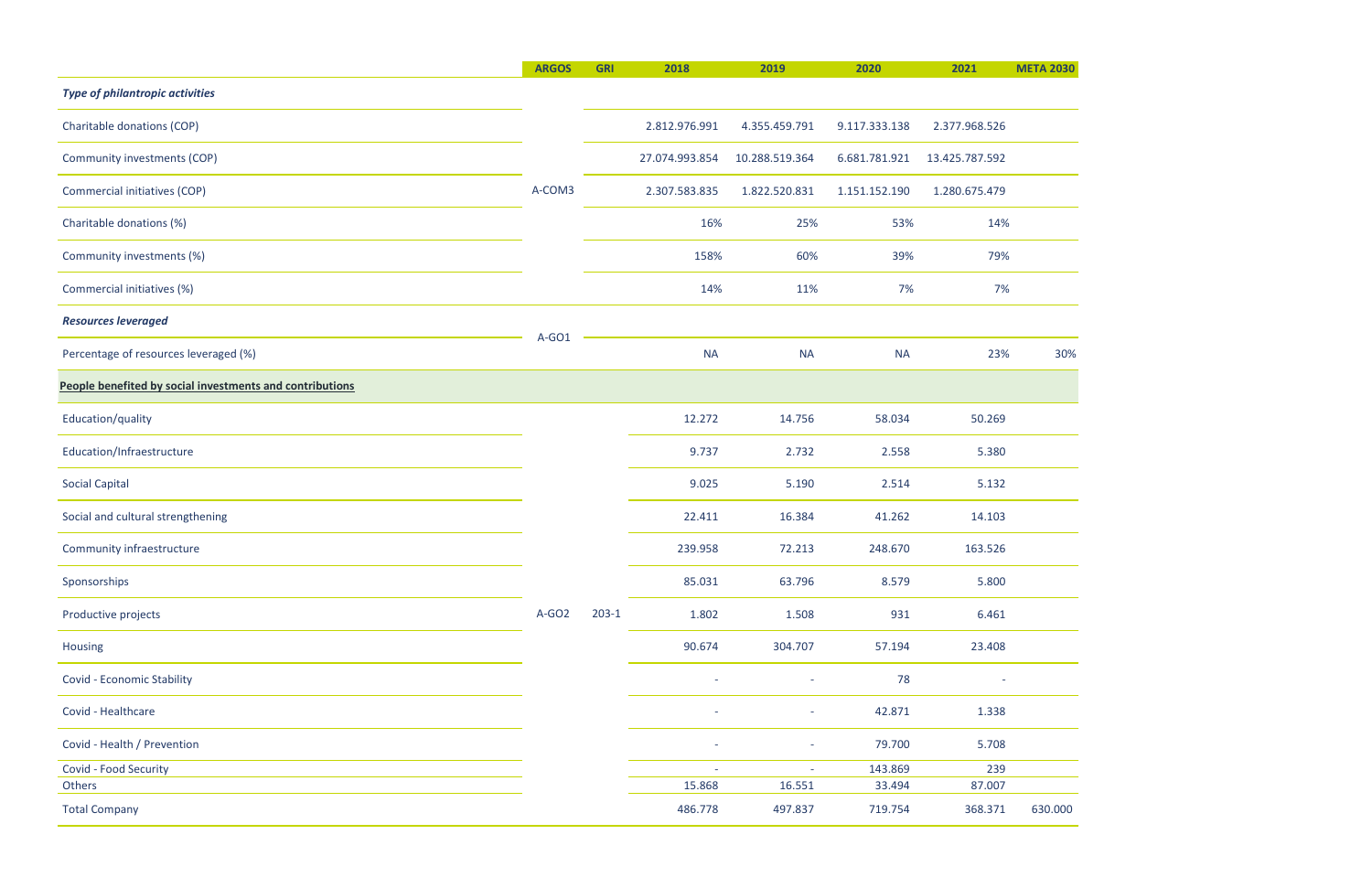|                                                                                                                      | <b>ARGOS</b> | <b>GRI</b> | 2018           | 2019  | 2020          | 2021          |
|----------------------------------------------------------------------------------------------------------------------|--------------|------------|----------------|-------|---------------|---------------|
| <b>Voluntary</b>                                                                                                     |              |            |                |       |               |               |
| Number of volunteers                                                                                                 |              |            | 737            | 992   | 1.134         | 631           |
| Volunteer hours during work                                                                                          |              |            | 1.495          | 2.707 | 1.679         | 2.161         |
| Volunteer hours during personal time                                                                                 | A-COM7       |            | 1.102          | 1.021 | 255           | 1.975         |
| Total volunteer hours (laboral and personal)                                                                         |              |            | 2.597          | 3.794 | 1.934         | 4.136         |
| Social impact commercial initiatives                                                                                 |              |            |                |       |               |               |
| Number of social impact commercial inicitaives                                                                       |              |            |                |       | 9             |               |
| Revenue associated with social impact commercial inicitaives (Housing)                                               | A-COM2       |            |                |       | 2.107.229.942 | 8.758.939.445 |
| Grievances about impacts on society filed, addressed & resolved through formal<br>grievance mechanisms               |              |            |                |       |               |               |
| <b>COLOMBIA</b>                                                                                                      |              |            |                |       |               |               |
| Number of grievances about impacts on society led through formal grievance mechanisms<br>during the reporting period |              |            | 50             | 48    | 33            | 30            |
| Number of complaints resolved during the reporting period                                                            |              |            | 39             | 47    | 33            | 29            |
| Number of complaints resolved during the reporting period, which were received in a<br>period prior to the report    |              |            | 5              | 12    | 1             |               |
| Number of complaints addressed and solved during the reporting period                                                |              |            | 44             | 59    | 34            | 29            |
| <b>CENTRAL AMERICA AND THE CARIBBEAN</b>                                                                             |              |            |                |       |               |               |
| Number of grievances about impacts on society led through formal grievance mechanisms<br>during the reporting period |              | $103-2$    | 63             | 57    | 49            | 33            |
| Number of complaints resolved during the reporting period                                                            |              |            | 44             | 56    | 46            | 32            |
| Number of complaints resolved during the reporting period, which were received in a<br>period prior to the report    |              |            | $\overline{2}$ | 19    | $\mathbf{1}$  | 3             |
| Number of complaints addressed and solved during the reporting period                                                |              |            | 46             | 75    | 47            | 35            |
| <b>USA</b>                                                                                                           |              |            |                |       |               |               |
| Number of grievances about impacts on society led through formal grievance mechanisms<br>during the reporting period |              |            | $\overline{2}$ | 3     |               |               |
| Number of complaints resolved during the reporting period                                                            |              |            | $\overline{2}$ | 3     |               |               |
| Number of complaints resolved during the reporting period, which were received in a<br>period prior to the report    |              |            |                |       |               |               |

**META 2030**  $\overline{\phantom{a}}$ <u> The Community of the Community of the Community of the Community of the Community of the Community of the Community of the Community of the Community of the Community of the Community of the Community of the Community of</u>

 $\overline{\phantom{a}}$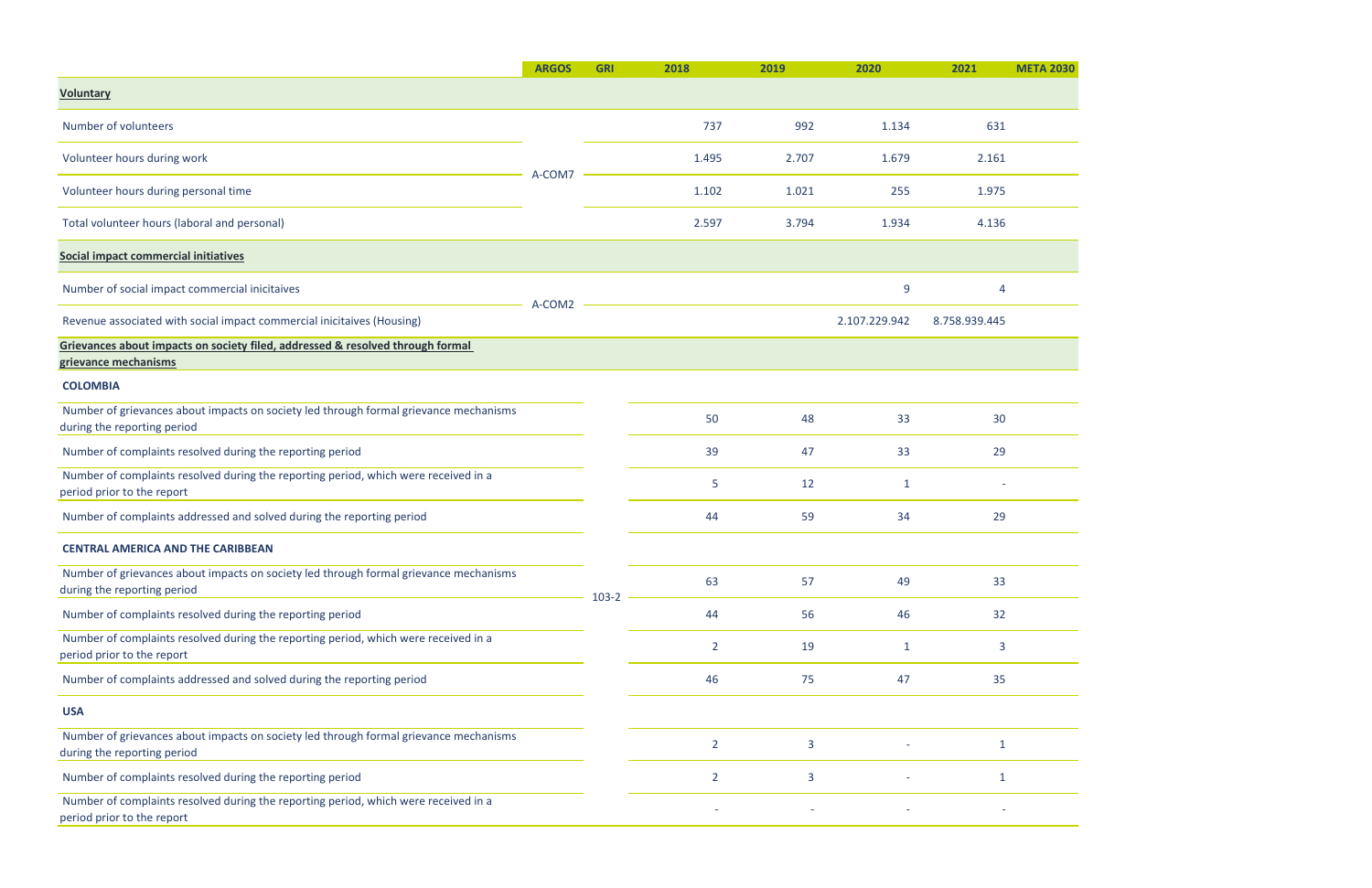|                                                                                                                      | <b>ARGOS</b> | <b>GRI</b> | 2018           | 2019 | 2020                     | 2021         |
|----------------------------------------------------------------------------------------------------------------------|--------------|------------|----------------|------|--------------------------|--------------|
| Number of complaints addressed and solved during the reporting period                                                |              |            | $\overline{2}$ | 3    | $\overline{\phantom{a}}$ | $\mathbf{1}$ |
| <b>COMPANY</b>                                                                                                       |              |            |                |      |                          |              |
| Number of grievances about impacts on society led through formal grievance mechanisms<br>during the reporting period |              | $103-2$    | 115            | 108  | 82                       | 64           |
| Number of complaints resolved during the reporting period                                                            |              |            | 85             | 106  | 79                       | 62           |
| Number of complaints resolved during the reporting period, which were received in a<br>period prior to the report    |              |            | $\overline{7}$ | 31   | $\overline{2}$           | 3            |
| Number of complaints addressed and solved during the reporting period                                                |              |            | 92             | 137  | 81                       | 65           |
| Facilities where relationship and community development programs have been<br>implemented (%)                        |              |            |                |      |                          |              |
| <b>COLOMBIA</b>                                                                                                      |              |            |                |      |                          |              |
| Integrated cement plants                                                                                             |              |            | 100%           | 100% | 100%                     | 100%         |
| Concrete                                                                                                             |              |            | 78%            | 81%  | 81%                      | 73%          |
| Ports / terminals                                                                                                    |              |            | 100%           | 100% | 100%                     | 100%         |
| <b>CENTRAL AMERICA AND THE CARIBBEAN</b>                                                                             |              |            |                |      |                          |              |
| Integrated cement plants                                                                                             |              |            | 100%           | 100% | 100%                     | 100%         |
| Concrete                                                                                                             |              | $413 - 1$  | 25%            | 33%  | 11%                      | 56%          |
| <b>Cement station</b>                                                                                                |              |            | 100%           | 86%  | 83%                      | 100%         |
| Ports / terminals                                                                                                    |              |            | 43%            | 50%  | 57%                      | 88%          |
| <b>USA</b>                                                                                                           |              |            |                |      |                          |              |
| Integrated cement plants                                                                                             |              |            | 100%           | 100% | 100%                     | 100%         |
| Concrete                                                                                                             |              |            | 0%             | 0%   | 0%                       | 3%           |
| <b>Cement station</b>                                                                                                |              |            | 100%           | 100% | 100%                     | 100%         |
| Facilities where voluntary initiatives have been implemented (%)                                                     |              |            |                |      |                          |              |
| <b>COLOMBIA</b>                                                                                                      |              |            |                |      |                          |              |
| Integrated cement plants                                                                                             |              | $413 - 1$  | 57%            | 83%  | 67%                      | 0%           |

**META 2030** 

 $\frac{1}{2}$ 

 $\frac{1}{2}$ 

 $\frac{1}{2}$ 

 $\frac{1}{2}$ 

 $\frac{8}{\sqrt{25}}$ 

 $\frac{1}{\sqrt{2}}$ 

 $\frac{96}{100}$ 

 $\frac{1}{\sqrt{1-\frac{1}{2}}\sqrt{1-\frac{1}{2}}\sqrt{1-\frac{1}{2}}}}$ 

 $\frac{1}{2}$ 

 $\%$ 

 $\frac{1}{2}$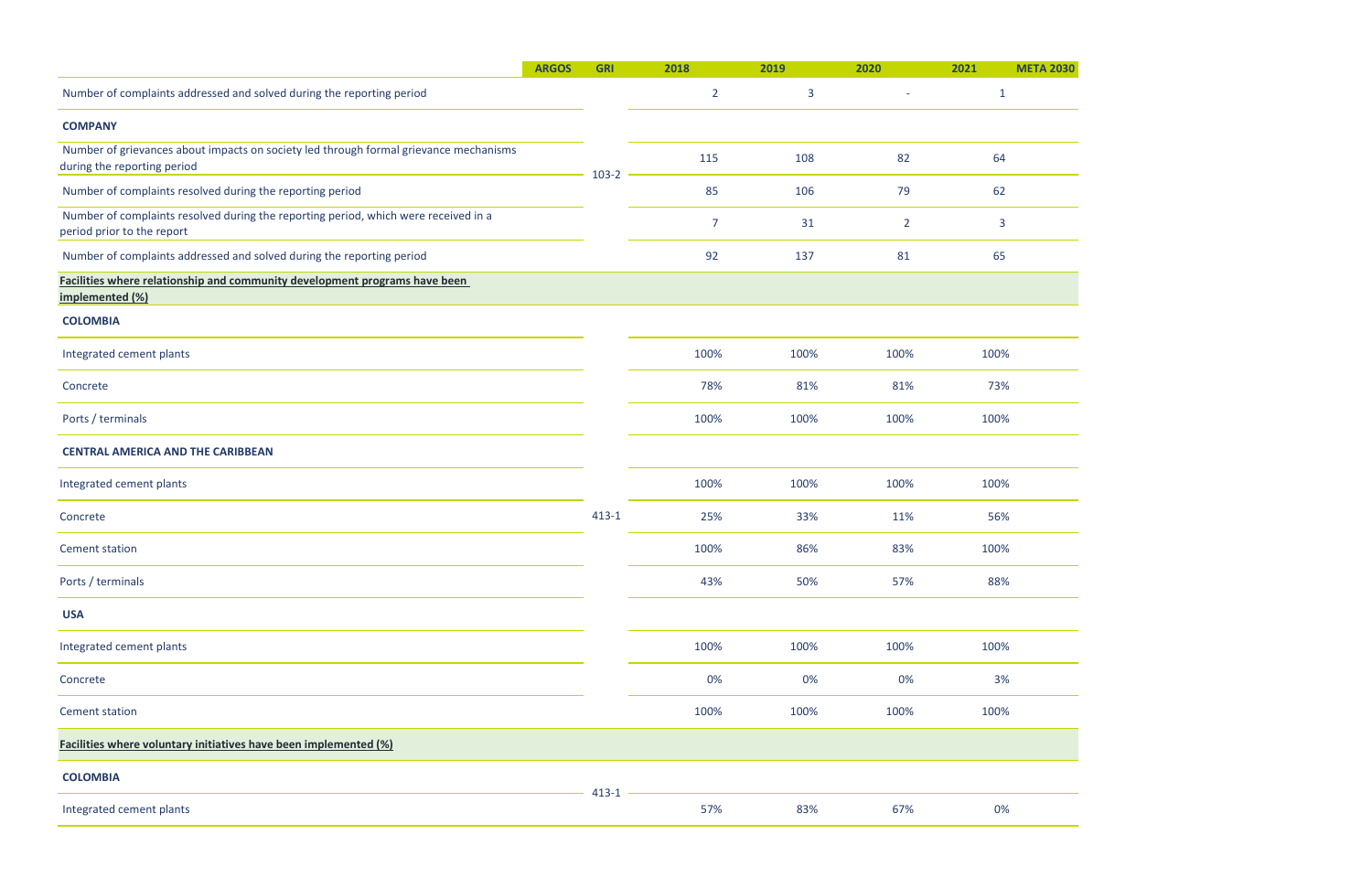## **ARGOS GRI 2018 2019 2020 2021 META 2030**

 $\overline{\phantom{a}}$ 

 $\overline{\phantom{a}}$ 

|                                                     | <b>ARGOS</b> | <b>GRI</b> | 2018                     | 2019                     | 2020                     | 2021                     | <b>META 2030</b> |
|-----------------------------------------------------|--------------|------------|--------------------------|--------------------------|--------------------------|--------------------------|------------------|
| Concrete                                            |              |            | 52%                      | 52%                      | 50%                      | 60%                      |                  |
| Ports / terminals                                   |              |            | $\overline{\phantom{a}}$ | $\overline{\phantom{a}}$ | $\overline{\phantom{a}}$ | $\overline{\phantom{a}}$ |                  |
| <b>CENTRAL AMERICA AND THE CARIBBEAN</b>            |              |            |                          |                          |                          |                          |                  |
| Integrated cement plants                            |              |            | 100%                     | 100%                     | 100%                     | 50%                      |                  |
| Concrete                                            |              |            | 13%                      | 22%                      | 22%                      | 56%                      |                  |
| <b>Cement station</b>                               |              | $413-1$    | 100%                     | 86%                      | 83%                      | 83%                      |                  |
| Ports / terminals                                   |              |            | 43%                      | 50%                      | 57%                      | 88%                      |                  |
| <b>USA</b>                                          |              |            |                          |                          |                          |                          |                  |
| Integrated cement plants                            |              |            | 100%                     | 100%                     | 100%                     | 100%                     |                  |
| Concrete                                            |              |            | 0%                       | 0%                       | 100%                     | 3%                       |                  |
| <b>Cement station</b>                               |              |            | 100%                     | 100%                     | 100%                     | 100%                     |                  |
| <b>Operations with Actual and potential impacts</b> |              |            |                          |                          |                          |                          |                  |
| <b>COLOMBIA</b>                                     |              |            |                          |                          |                          |                          |                  |
| Operations with Actual impacts                      |              |            | $\bf 8$                  | $\overline{\phantom{a}}$ | $\mathbf{1}$             | $\overline{2}$           |                  |
| <b>Operations with Potential impacts</b>            |              |            | $\mathbf{1}$             | ÷                        | $\overline{\phantom{a}}$ | $\mathbf{1}$             |                  |
| <b>CENTRAL AMERICA AND THE CARIBBEAN</b>            |              |            |                          |                          |                          |                          |                  |
| Operations with Actual impacts                      |              | $413-2$    |                          | $\sim$                   | $\mathbf{1}$             |                          |                  |
| <b>Operations with Potential impacts</b>            |              |            | $\mathbf{1}$             | $\overline{2}$           | $\overline{2}$           | $\mathbf{1}$             |                  |
| <b>USA</b>                                          |              |            |                          |                          |                          |                          |                  |
| Operations with Actual impacts                      |              |            | $\sim$                   | $\overline{\phantom{a}}$ | $\overline{\phantom{a}}$ | $\overline{\phantom{a}}$ |                  |
| Operations with Potential impacts                   |              |            | $\overline{2}$           | $\bar{a}$                |                          |                          |                  |
| <b>Community risk's incidents</b>                   |              |            |                          |                          |                          |                          |                  |
| Number of community risk's incidents                | A-AR1        |            | <b>NA</b>                | <b>NA</b>                | <b>NA</b>                | <b>NA</b>                |                  |